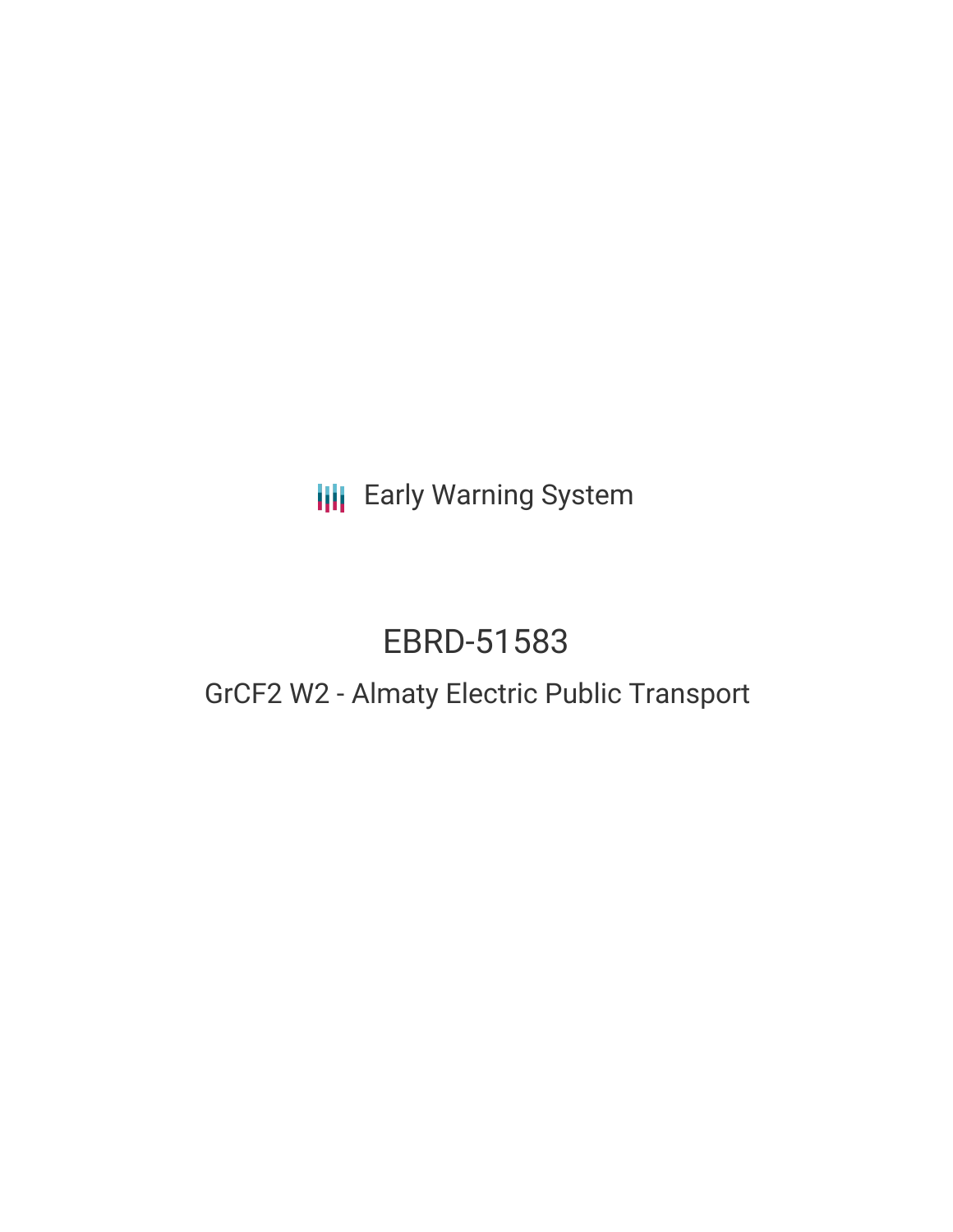

## **Quick Facts**

| <b>Countries</b>               | Kazakhstan                                              |
|--------------------------------|---------------------------------------------------------|
| <b>Financial Institutions</b>  | European Bank for Reconstruction and Development (EBRD) |
| <b>Status</b>                  | Proposed                                                |
| <b>Bank Risk Rating</b>        | B                                                       |
| <b>Voting Date</b>             | 2021-10-12                                              |
| <b>Borrower</b>                | Government                                              |
| <b>Sectors</b>                 | Infrastructure, Transport                               |
| <b>Investment Type(s)</b>      | Loan                                                    |
| <b>Investment Amount (USD)</b> | $$68.27$ million                                        |
| <b>Project Cost (USD)</b>      | \$93.35 million                                         |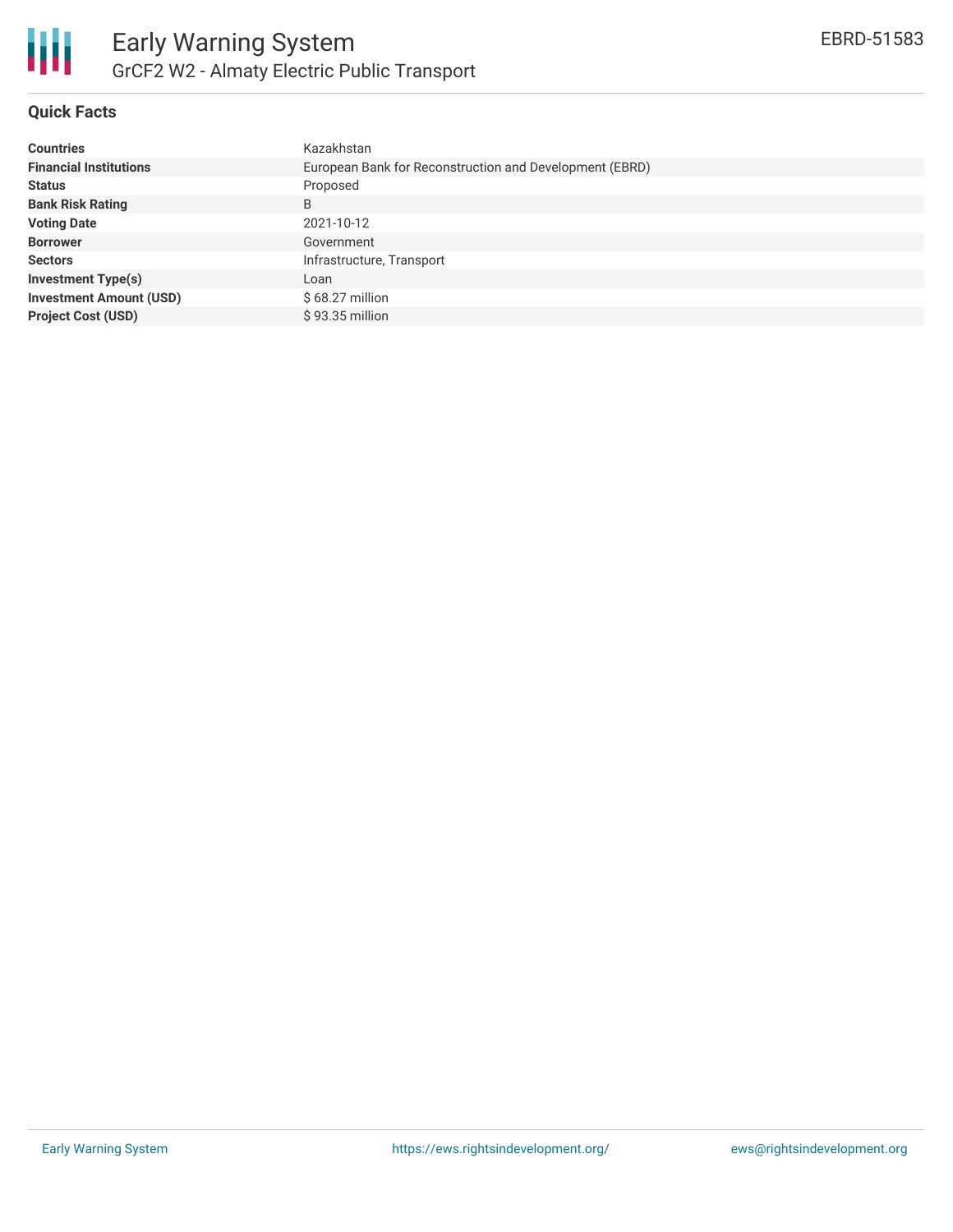

# **Project Description**

Under this project, EBRD is planning to provide a loan to Almatyelectrotrans LLP (the Company), a municipal public transport company in the city of Almaty (the City).

#### **Project Objectives**

The loan will be used to finance up:

- to purchase of 190 modern trolleybuses,
- the procurement of trolleybus maintenance machinery and equipment,
- the rehabilitation of up to 10 power supply sub-stations,
- the modernisation of the trolleybus infrastructure in the city.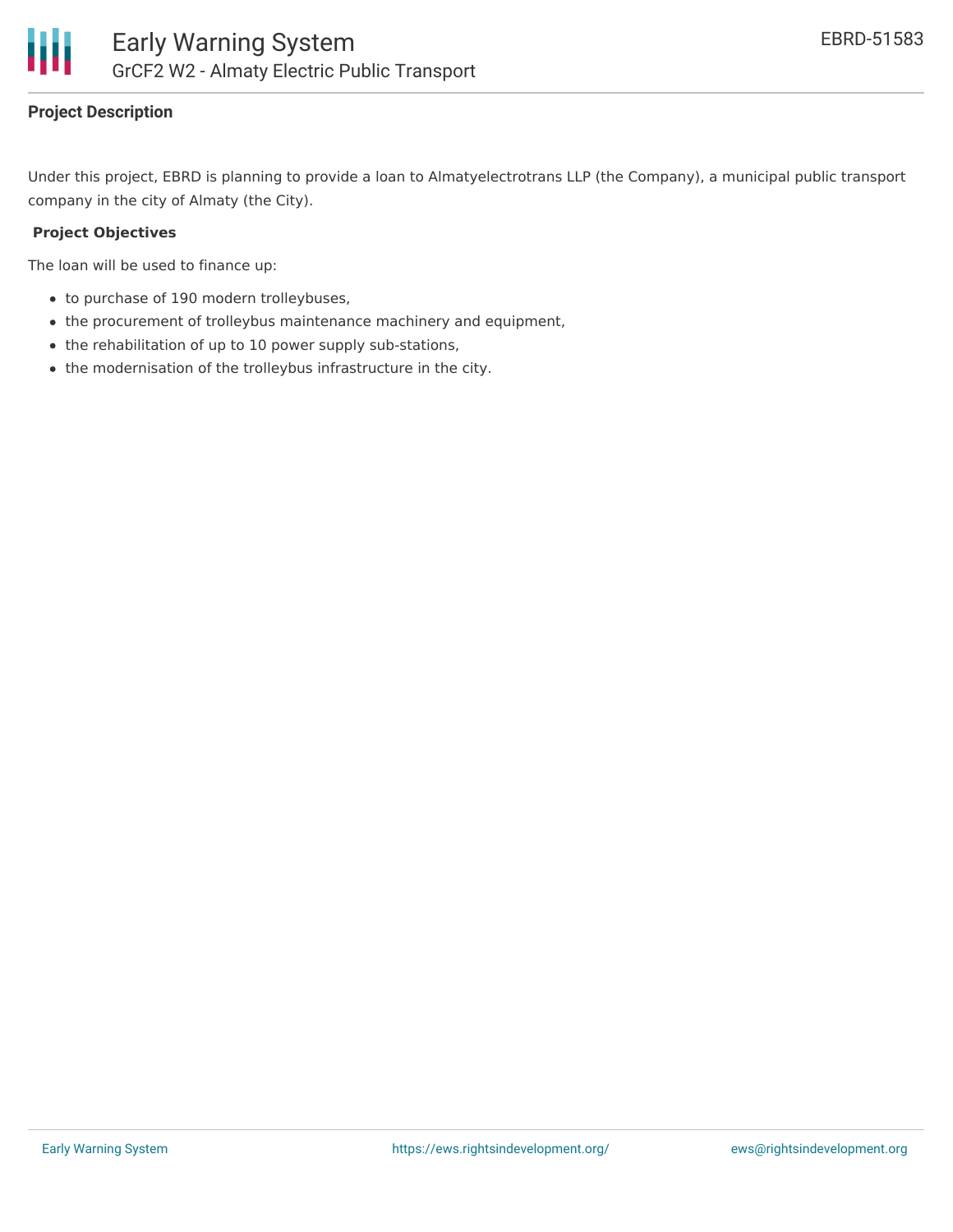

### **Investment Description**

European Bank for Reconstruction and Development (EBRD)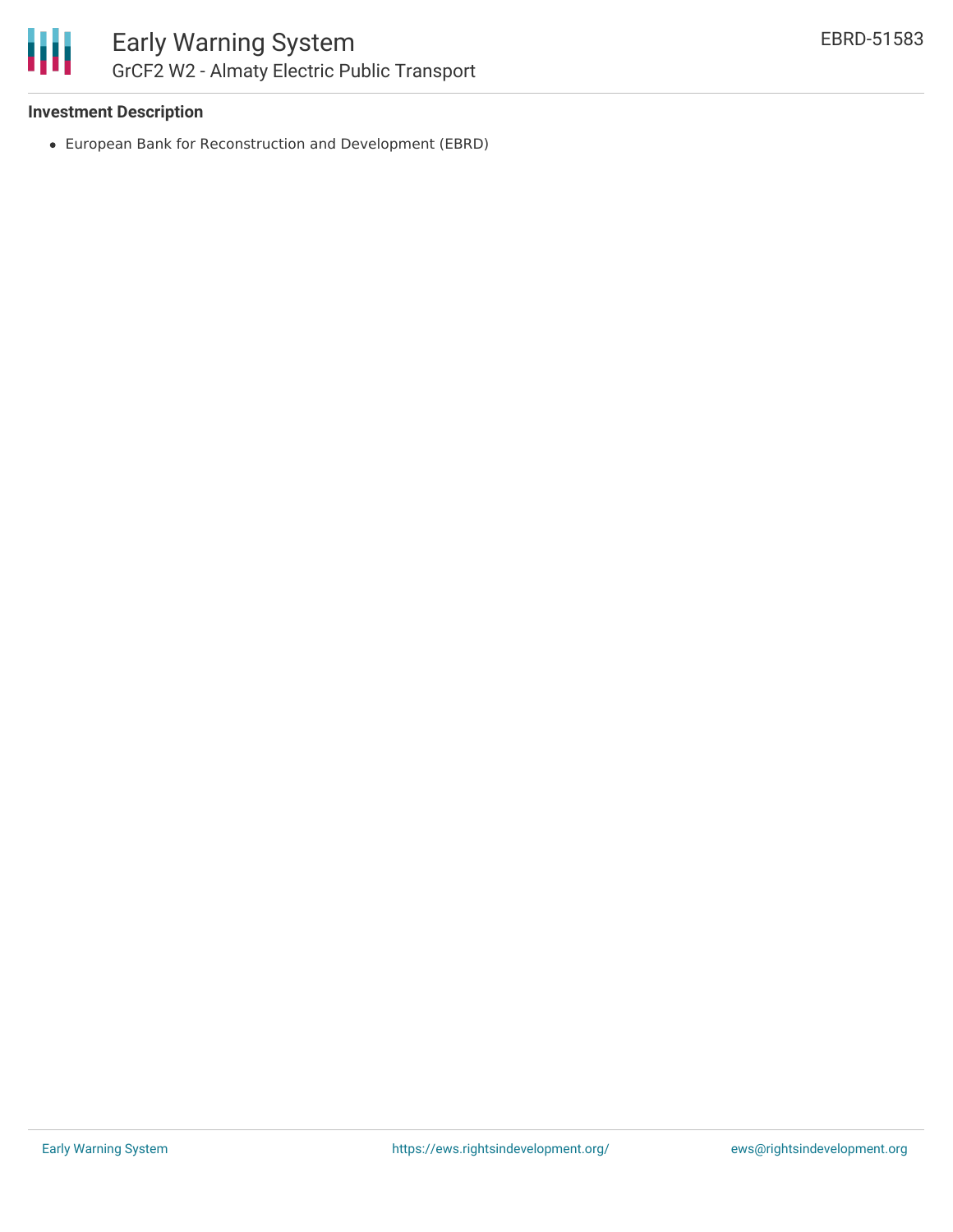### **Contact Information**

#### **COMPANY CONTACT INFORMATION**

Berikhan Murzakarimov, General Directorpress@aet.kz+7 (727) 313-27-84http://aet.kz/67 Tole bi str, Almaty, 050000, Kazakhstan

#### **ACCESS TO INFORMATION**

You can request information by emailing: accessinfo@ebrd.com or by using this electronic form: https://www.ebrd.com/eform/information-request

#### ACCOUNTABILITY MECHANISM OF EBRD

The Project Complaint Mechanism (PCM) is the independent complaint mechanism and fact-finding body for people who have been or are likely to be adversely affected by an European Bank for Reconstruction and Development (EBRD)-financed project. If you submit a complaint to the PCM, it may assess compliance with EBRD's own policies and procedures to prevent harm to the environment or communities or it may assist you in resolving the problem that led to the complaint through a dialogue with those implementing the project. Additionally, the PCM has the authority to recommend a project be suspended in the event that harm is imminent.

You can contact the PCM at: pcm@ebrd.com or you can submit a complaint online using an online form at: http://www.ebrd.com/eform/pcm/complaint\_form?language=en

You can learn more about the PCM and how to file a complaint at: http://www.ebrd.com/work-with-us/project-finance/projectcomplaint-mechanism.html